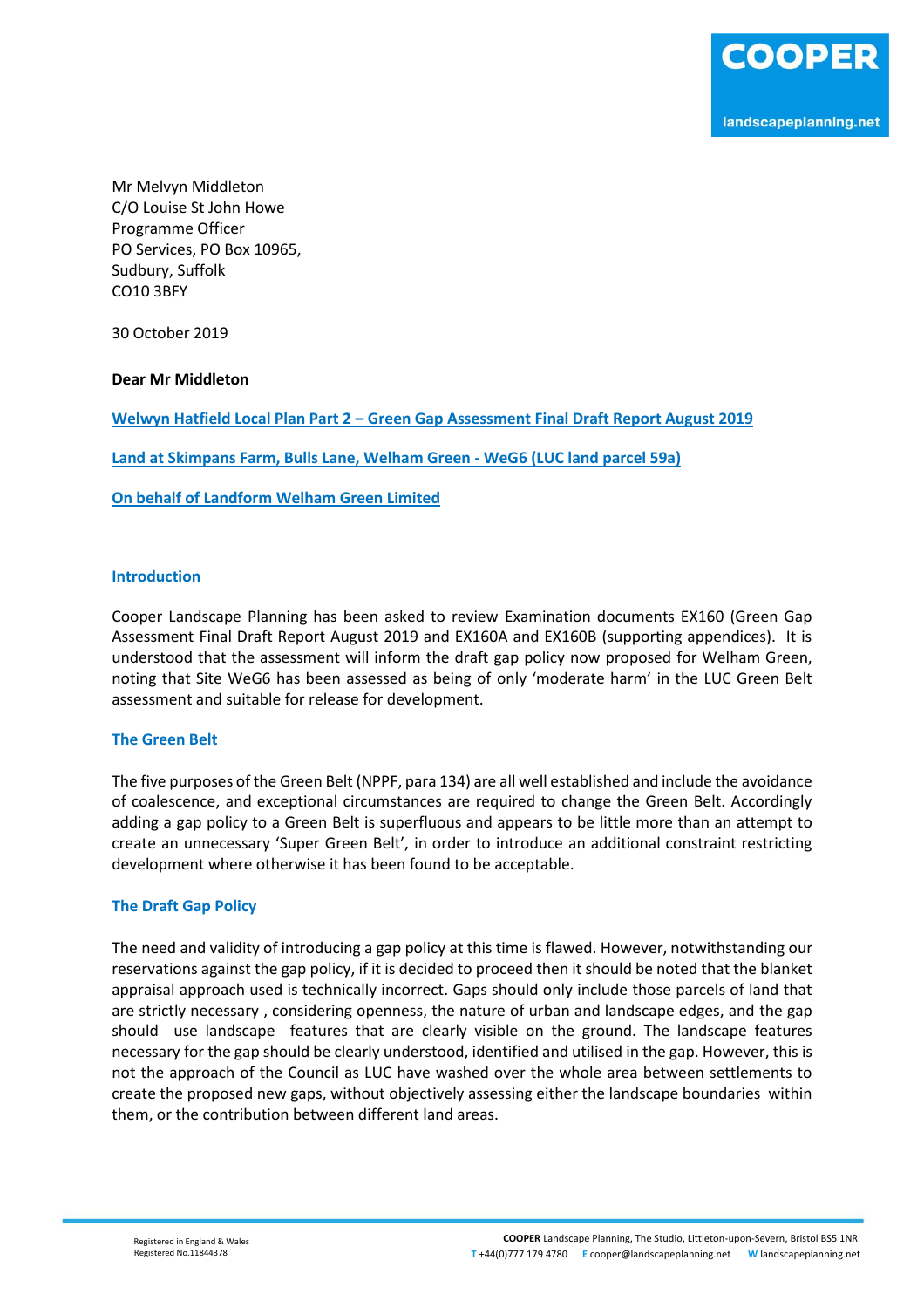The result of this is that WeG6 has been included in the draft gap policy when the Green Belt assessment shows that it does not properly contribute to any gap and is acknowledged as being suitable for development with a rating of only 'moderate harm'. It is clear when viewed on the ground that development at WeG6 could be accommodated without harm to the separation between these two settlements and the draft gap policy, if it is retained, should be amended to correct this error of assessment.

The potential effect on the gap is demonstrated within the table below.

| <b>Gap Criteria stated in</b><br>daft policy                                                                                    | Effect on the gap<br>proposed by LUC                         | <b>Effect of developing</b><br><b>(Skimpans</b><br>WeG6<br>Farm)?                                                                                                                                           | Is the resultant Gap<br>if<br>enough<br>WeG6<br><b>(Skimpans</b><br>Farm)<br>were to be excluded<br>from the<br>proposed<br>gap? |
|---------------------------------------------------------------------------------------------------------------------------------|--------------------------------------------------------------|-------------------------------------------------------------------------------------------------------------------------------------------------------------------------------------------------------------|----------------------------------------------------------------------------------------------------------------------------------|
| Avoidance<br>of<br>coalescence between<br>Welham Green and<br><b>Brookman's Park</b>                                            | Coalescence avoided                                          | Coalescence<br>still<br>avoided                                                                                                                                                                             | Yes, coalescence still<br>avoided                                                                                                |
| Would<br>each<br>settlement retain its<br>own identity?                                                                         | Yes                                                          | Yes, as at present                                                                                                                                                                                          | Yes, as at present                                                                                                               |
| Would there be an<br>of<br>experience<br>travelling<br>through<br>countryside<br>rural<br>the<br>two<br>between<br>settlements? | Yes                                                          | Yes, the gap between<br>Station Road houses<br>and Brookman's Park<br>would<br>remain<br>unchanged, and the<br>change in gap at WeG6<br>(Skimpans Farm) would<br>be perceived as being<br>effectively none. | Yes, there would be no<br>change in how the gap<br>would be perceived                                                            |
| Ensure<br>that<br>development will not<br>the<br>valley<br>mask<br>the<br>between<br>two<br>settlements                         | The valley is largely<br>masked by trees in<br>this location | valley<br>The<br>would<br>remain largely masked<br>by trees in this location,<br>and these trees could<br>be supplemented                                                                                   | Yes, there would be no<br>change as the existing<br>referred<br>trees<br>to<br>surround the site and<br>would be retained        |
| Ensure a rural setting<br>for both settlements                                                                                  | The setting in this<br>location is one of tree<br>cover      | this<br>The setting<br>in<br>location would remain<br>one of tree cover                                                                                                                                     | Yes, the setting in this<br>location would remain<br>one of tree cover                                                           |